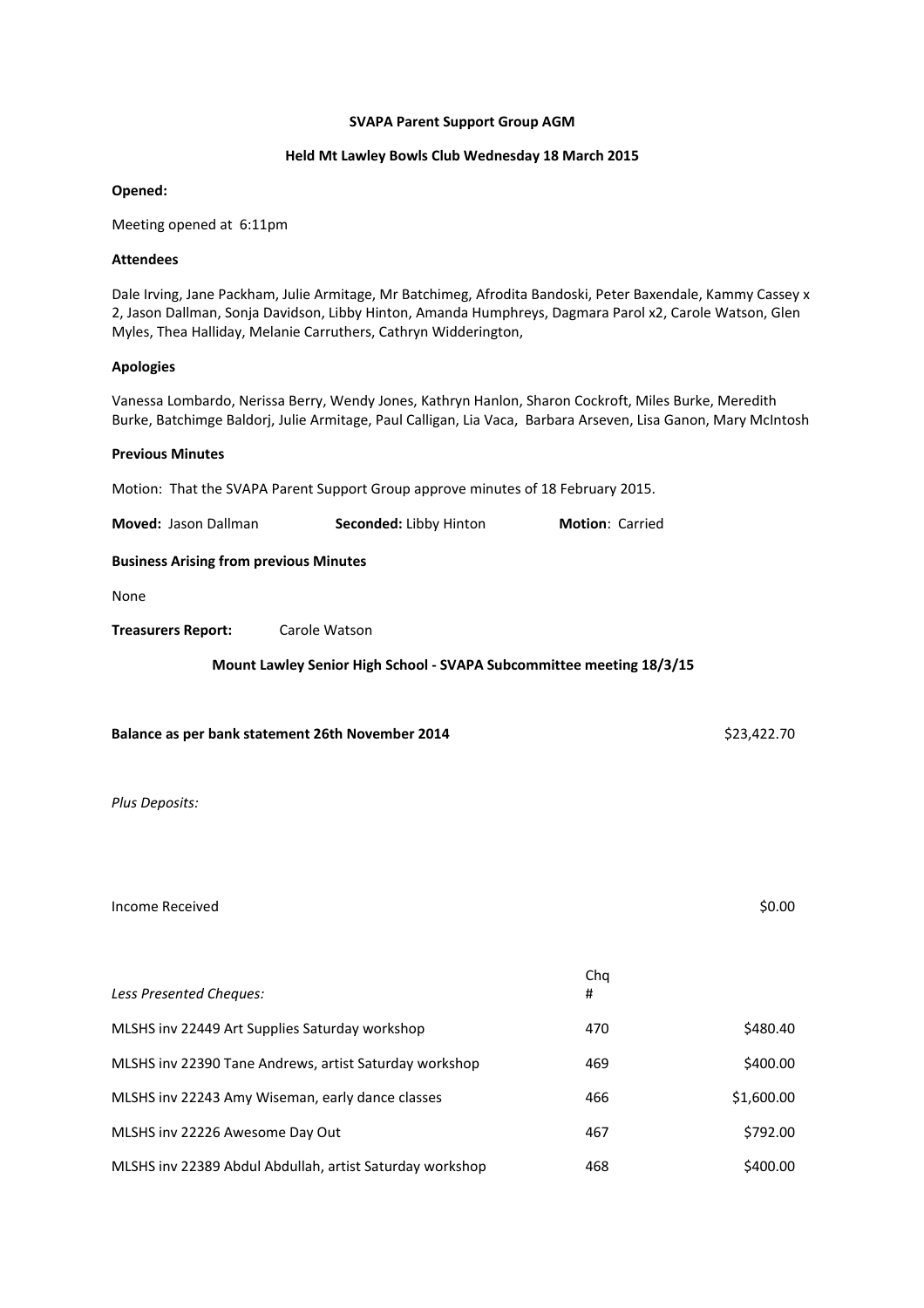| Sonja Davidson, lunch supplies Saturday workshop                         |                 | 471      |            | \$68.00     |
|--------------------------------------------------------------------------|-----------------|----------|------------|-------------|
| <b>Expenses Paid</b>                                                     |                 |          |            | \$3,740.40  |
|                                                                          |                 |          |            |             |
| Balance as per bank statement 18th March 2015                            |                 |          |            | \$19,682.30 |
|                                                                          |                 |          |            |             |
| Less Unpresented Cheques                                                 | Motion #        | Chq<br># | Amount     |             |
|                                                                          |                 |          |            |             |
| <b>Total Unpresented cheques</b>                                         |                 |          |            | \$0.00      |
|                                                                          |                 |          |            |             |
|                                                                          |                 |          |            |             |
| Less Committed Funds: To be paid when invoice received.                  |                 |          |            |             |
| Zoe Redmund - artist entry fee 2013 Art Auction chq 439                  |                 |          |            |             |
| unpresented                                                              | 4 in 2013       |          | \$10.00    | (Remainder) |
| Perth International Arts Festival                                        | $16$ in<br>2013 |          | \$1,920.00 |             |
| \$1600 SVAPA Project Class 4 artist mentors (\$300 paid to<br>date)      | 5               |          | \$1,300.00 | (Remainder) |
|                                                                          |                 |          |            |             |
| Junkadelic Workshop & parade with Yr 8 SVAPAs (now only<br>50% of costs) | 7               |          | \$750.00   |             |
| Awesome Arts Festival - attendance & bus                                 | 13              |          | \$408.00   | (Remainder) |
| August Saturday Workshop                                                 | 14              |          | \$551.60   | (Remainder) |
| Wine for the SVAPA Welcome Evening.                                      | 17              |          | \$10.20    | (Remainder) |
| Lunch for Saturday workshop November 29 year 7 & 8                       | 18              |          | \$17.26    | (Remainder) |
| <b>Total committed funds</b>                                             |                 |          |            | \$4,967.06  |
|                                                                          |                 |          |            |             |
| Available Funds                                                          |                 |          |            | \$14,715.24 |
|                                                                          |                 |          |            |             |

Plus \$300 float held by Dr D Irving ‐ checked & correct as at 7.5.14

Treasurers Report prepared by Carole Watson (SVAPA Treasurer)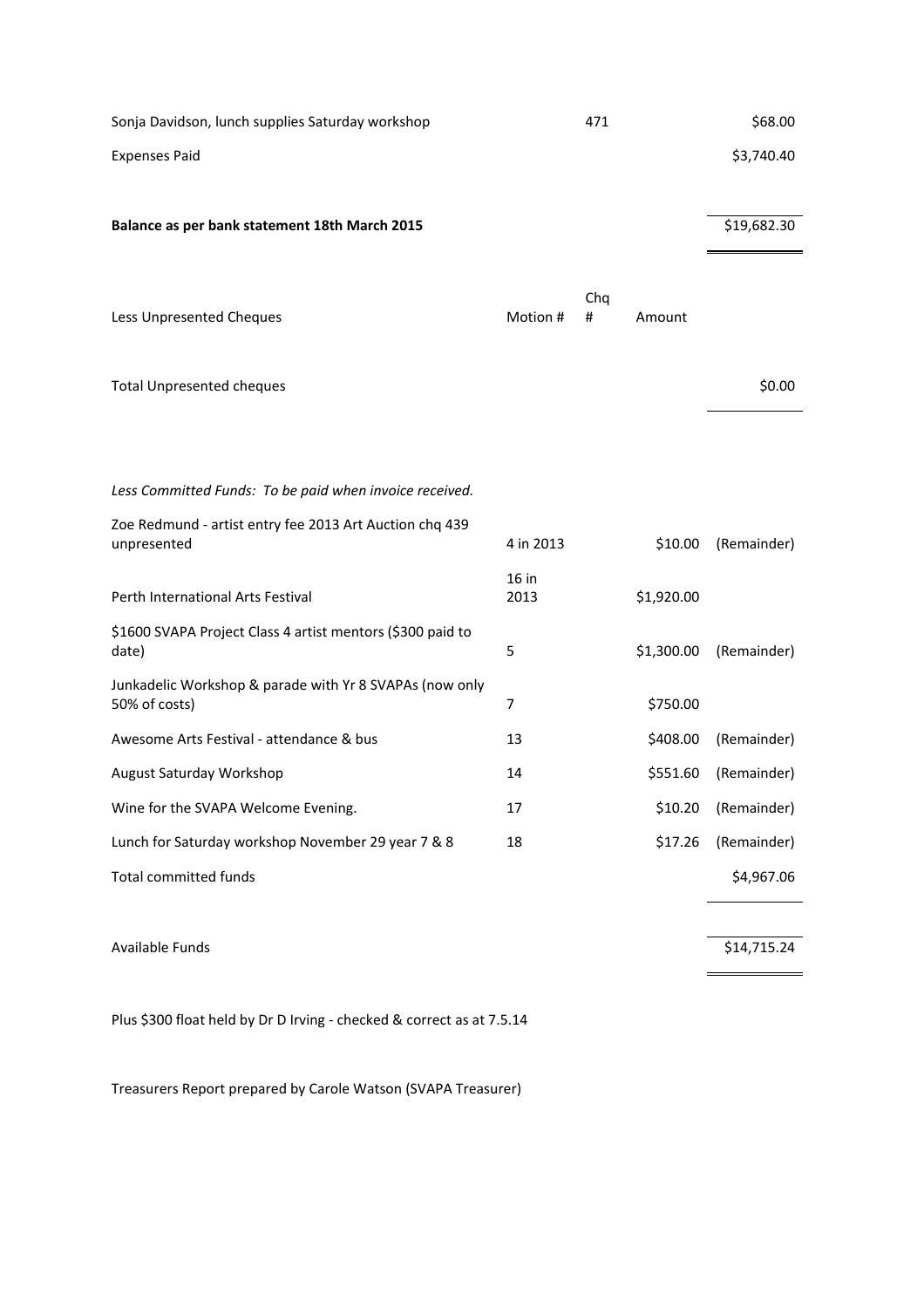| <b>Motion detail</b>                                                          | <b>Amount</b>     | <b>Moved</b>            | <b>Seconded</b>         | For | <b>Against</b> | carried |
|-------------------------------------------------------------------------------|-------------------|-------------------------|-------------------------|-----|----------------|---------|
| Fund food popcorn<br>or fairy floss<br>machine for Arts<br>festival $27/3/15$ | <b>Upto \$200</b> | Jason<br><b>Dallman</b> | <b>Amanda Humphries</b> | all |                | yes     |
| 3 floats @ \$100<br>each for food stalls<br>Arts festival                     | \$300             | Jason<br><b>Dallman</b> | <b>Amanda Humphries</b> | all |                | yes     |
|                                                                               |                   |                         |                         |     |                |         |

# **Agenda items**

| 1: Nominations and Election to office for 2015 |  |  |  |
|------------------------------------------------|--|--|--|
|------------------------------------------------|--|--|--|

| Treasurer:                | Carole Watson  |
|---------------------------|----------------|
| Secretary:                | Sonja Davidson |
| Convenor:                 | Jason Dallman  |
| Fundraising Co-ordinator: |                |

## 2. Teachers report.

## **Dr Irving's Report to the SVAPA PSG 18.03.2015.**

- **1. Arts Festival Day:** the response of the SVAPA PSG to become even more involved is great. Food is an essential draw card for hungry teenagers. Sonja Davidson has come to speak with the Certificate II Year 12 students and is providing excellent modelling in management strategies.
- **2. Early Classes**: Year 7, 8 and 9 SVAPA students are responding well to their dance and acro‐balance classes. Thanks to parents for ensuring very good attendance.
- **3. Year 7**: Our focus with the Year 7s is to explore *Where am I?* The intention is to respond to the indigenous Australian cultures through the arts. Jane Packham is leading the way in Visual Art with a presentation on the work of Jimmy Pike by Art on the Move. She will follow on with a workshop by Derek Nannup. We would like to call for suggestions from the SVAPA PSG for contacts that may provide some excellent ways into culture. We will need to have some financial backing for some of the planned events. We are currently looking at the possibility of contacts with Aboriginal performing arts' groups (WAAPA, Broome).
- **4. Year 8**: The rehearsal schedule for The Dream is out. We have realised a clash with the cadet camp and will now run the performance on **Monday 18 and Tuesday 19 May**. A letter will be sent this week with the amendment. Parents usually help by providing supper after the show. As we always have hungry performers a roster for the two nights would be good. We might organise this at the next SVAPA PSG meeting on Wednesday 6 May.
- **5. Year 10 SVAPA project**: We usually have 4 mentor artists over 4 sessions. This year we have chosen to have two artists for 8 sessions each. It will cost the SVAPA PSG the same and I think we will find a stronger and more powerful product and hopefully a more enhanced experience of working with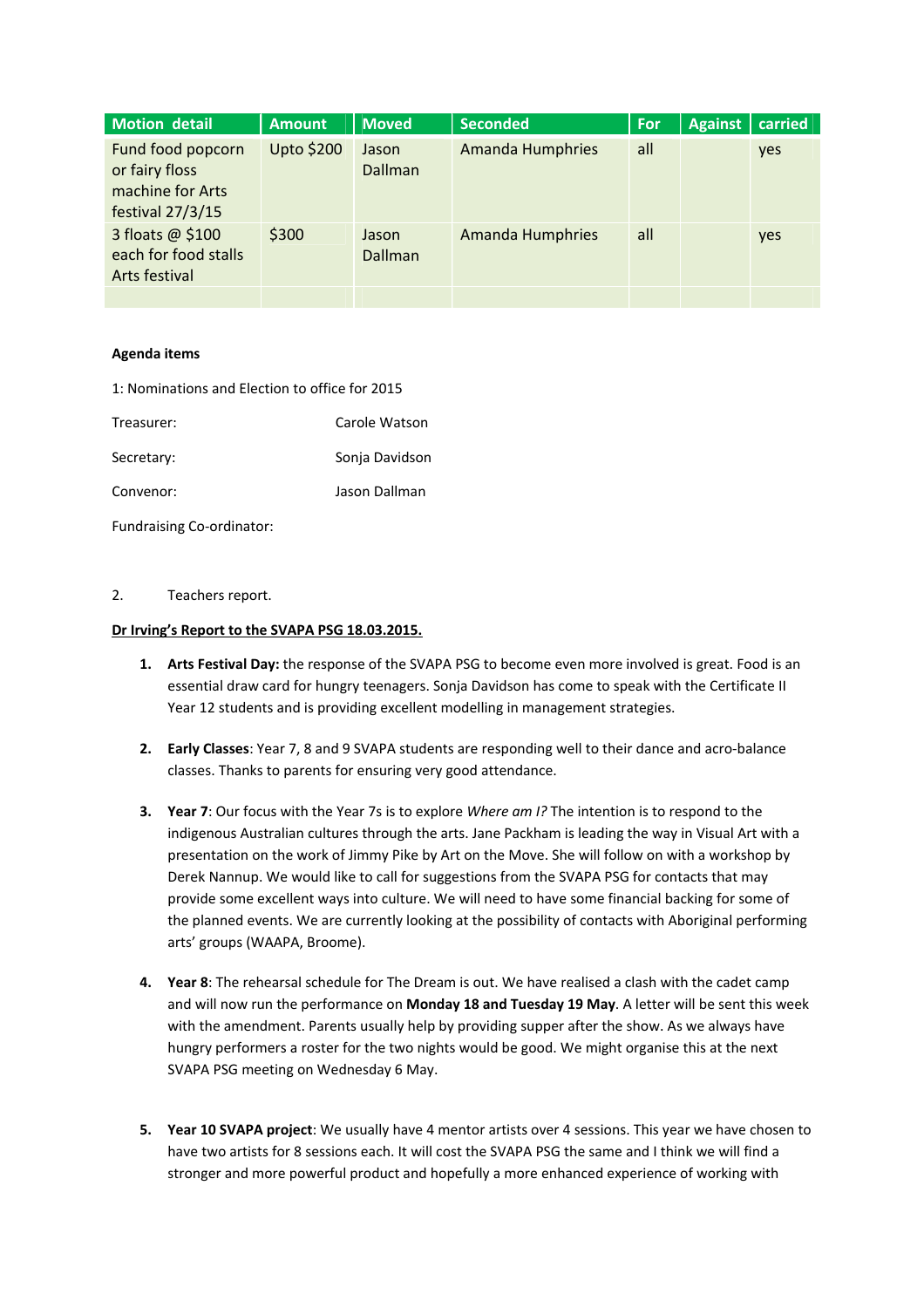these two excellent artists. (Visual Artist/ performance artist).The SVAPA 10s are working extremely creatively and effectively.

**6. The 2015 SVAPA Arts Tour to London and Paris** leaves on Friday 3 April. 29 students are travelling with 4 arts' teachers. There is a full program of theatre and art gallery visits along with the more usual tourist delights. This tour was a grand success in 2012 and we hope that in 2018 another group will share the rich experiences offered through this arts' tour.

# 3. Feedback from report to P&C 23Feb 2015

# **SVAPA PSG Report to P&C.**

Prepared by Jason Dallman (SVAPA PSG Convenor) 23 February 2015

- Excellent Turnout for Meeting last Wednesday At last meeting 27 attendees and 3 apologies. This is the greatest turnout to date and we aim to maintain and build upon this as the year continues. We are aware there will be some attrition as the year progresses, but the new intake of yr7 and 8 families provides an opportunity to foster enthusiastic and positive input from the parent body.
- For our AGM on 18<sup>th</sup> March we are planning a social evening of barefoot bowls and a sausage sizzle at Mt Lawley Bowling Club. Projected cost will be \$20 per head and this will include a game of bowls and a sausage sizzle. With 60 tickets available we aim to raise roughly \$300 once venue and catering is paid for. We are considering including raffle items as well. This is more of a Social Meet and Greet with some added fundraising.
- A new online collaboration space is in the process of being set up so that communication specific to the SVAPA PSG may occur in a more direct and efficient manner.
- As the need for administration has increased with the intake of yr7 students and the expanded efforts of the PSG we will appoint a fundraising co-ordinator for 2015. There are already many initiatives that have been discussed and many more are expected to come
- There has been no change to the last Treasurers report of  $26<sup>th</sup>$  November 2014.

| Bank Balance    | \$23422.70 |
|-----------------|------------|
| Committed Funds | \$8680.00  |
| Available Funds | \$14742.70 |

- Last year the SVAPA PSG funded 27 separate activities to the tune of \$19 990. This equates to \$600 per student. In 2015 there are 35 activities that are on the cards so far totalling \$25200. These are teacher led initiatives and excursions and other supporting functions. Whilst the SVAPA PSG is not asking for more money, concern is raised over the lack of time allocation for the coordinating teacher when there is an increased intake due to the yr7 cohort and MLSHS is said to be a school with an Arts focus. Is there any possibility that a time allocation may be budgeted for in the near future?
- Concern has been raised that the SVAPA students missed out on attending two school activities last year. These activities were:
	- o *The Leeuwin Excursion* and the
	- o *Poetry in Action Incursion*

Clarification is sought as to why the SVAPA students were not able to attend these activities.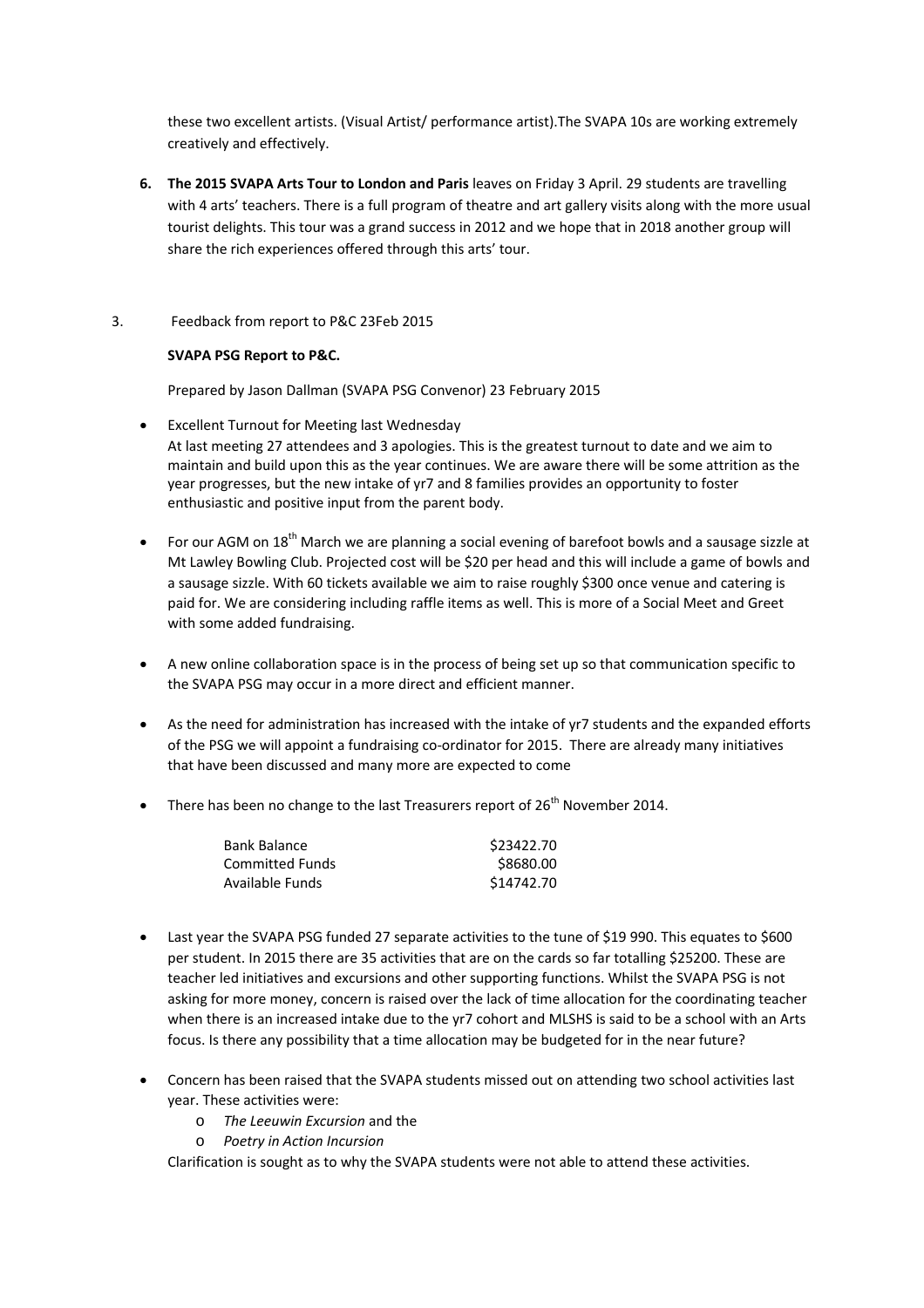There is a perception that the SVAPA students were unfairly disadvantaged by being excluded from these events when many of the extra activities that SVAPA students attend are paid for by the PSG and are out of school hours

4. Arts Festival≈.

| Arts Festival - Whole school -27 March 2015                |                                                               |           |  |  |
|------------------------------------------------------------|---------------------------------------------------------------|-----------|--|--|
| Parent Support Group & Cert II Partnership Plan            |                                                               |           |  |  |
| <b>SVAPA Parent Support Group</b>                          |                                                               |           |  |  |
| Iniate and plan stalls for festival                        |                                                               | 18-Feb-15 |  |  |
| cake stall                                                 | Sonja, Barbara, Michele                                       |           |  |  |
| toastie, potatoes, bbq corn, cool<br>drinks                | Lina, Mel, Rachel                                             |           |  |  |
| popcorn and fairy floss????                                | Martina                                                       |           |  |  |
| stall floats                                               | Carole Watson                                                 |           |  |  |
|                                                            | if we use donations we will have<br>to count \$ donated first |           |  |  |
| flyer to SVAPA families                                    | Thursday 19 March                                             |           |  |  |
| request donation                                           |                                                               |           |  |  |
| request volunteers                                         |                                                               |           |  |  |
| communicate food team                                      |                                                               | 19-Feb-15 |  |  |
| communicate icing team                                     |                                                               | 19-Feb-15 |  |  |
| communicate to sVAPA form<br>teachers                      |                                                               | 19-Feb-15 |  |  |
| <b>Cert II in Live Production &amp;</b><br><b>Services</b> |                                                               |           |  |  |
| PSG request Cert II organise<br>bump in and bump out       |                                                               |           |  |  |
| access to power for toastie stall                          |                                                               |           |  |  |
| set up in shade or set up gazebo                           |                                                               |           |  |  |
| signage for stalls price of goods                          | every thing \$2.00                                            |           |  |  |
|                                                            |                                                               |           |  |  |